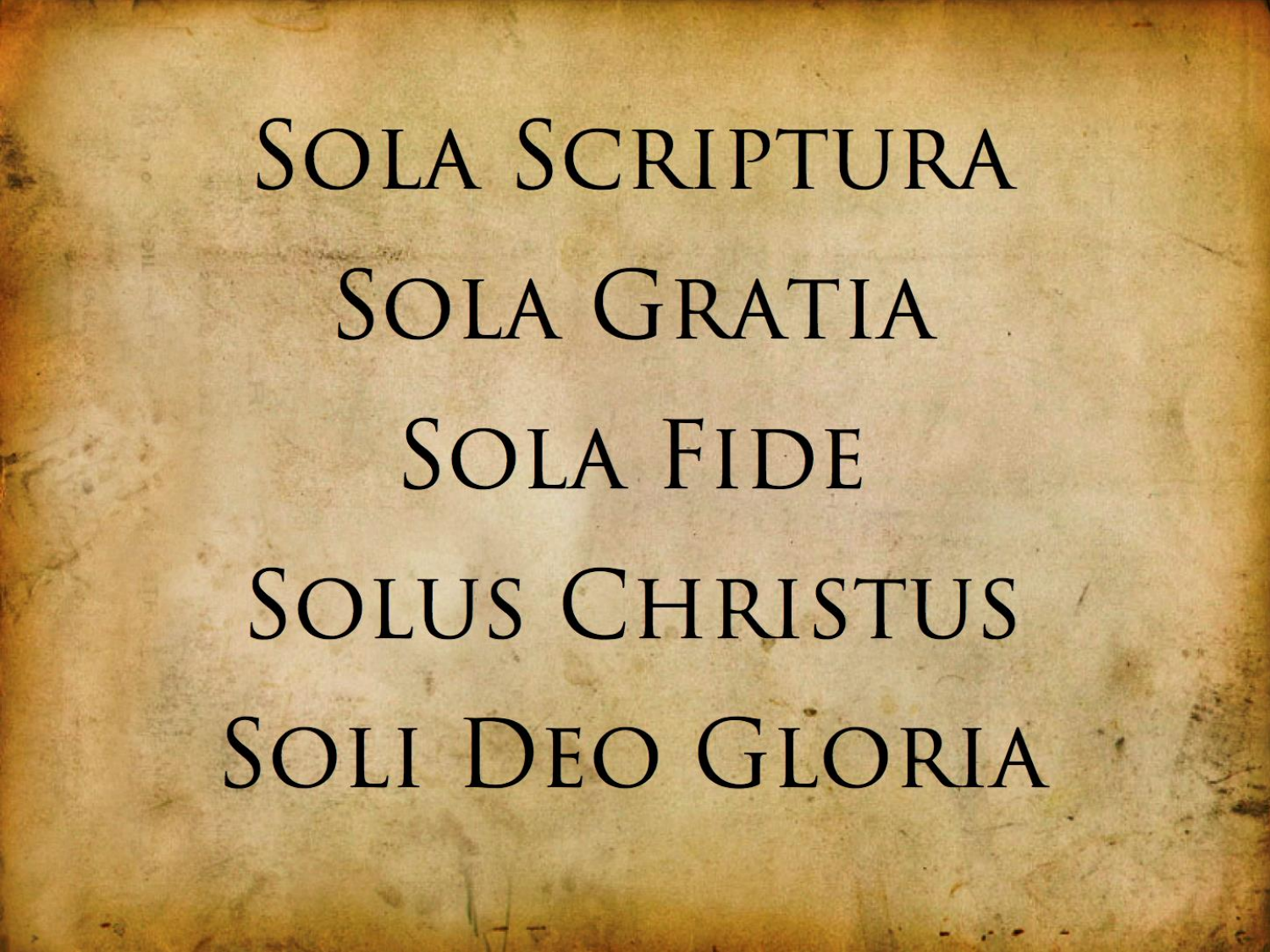Sola Fide

*Clement of Rome (Late 1st Century) Epistle to the Romans – Chapter 32: We Are Not Justified By Our Own Works But By Faith* 

**All these, therefore, were highly honoured, and made great, not for their own sake, or for their own works, or for the righteousness which they wrought, but through the operation of His will….**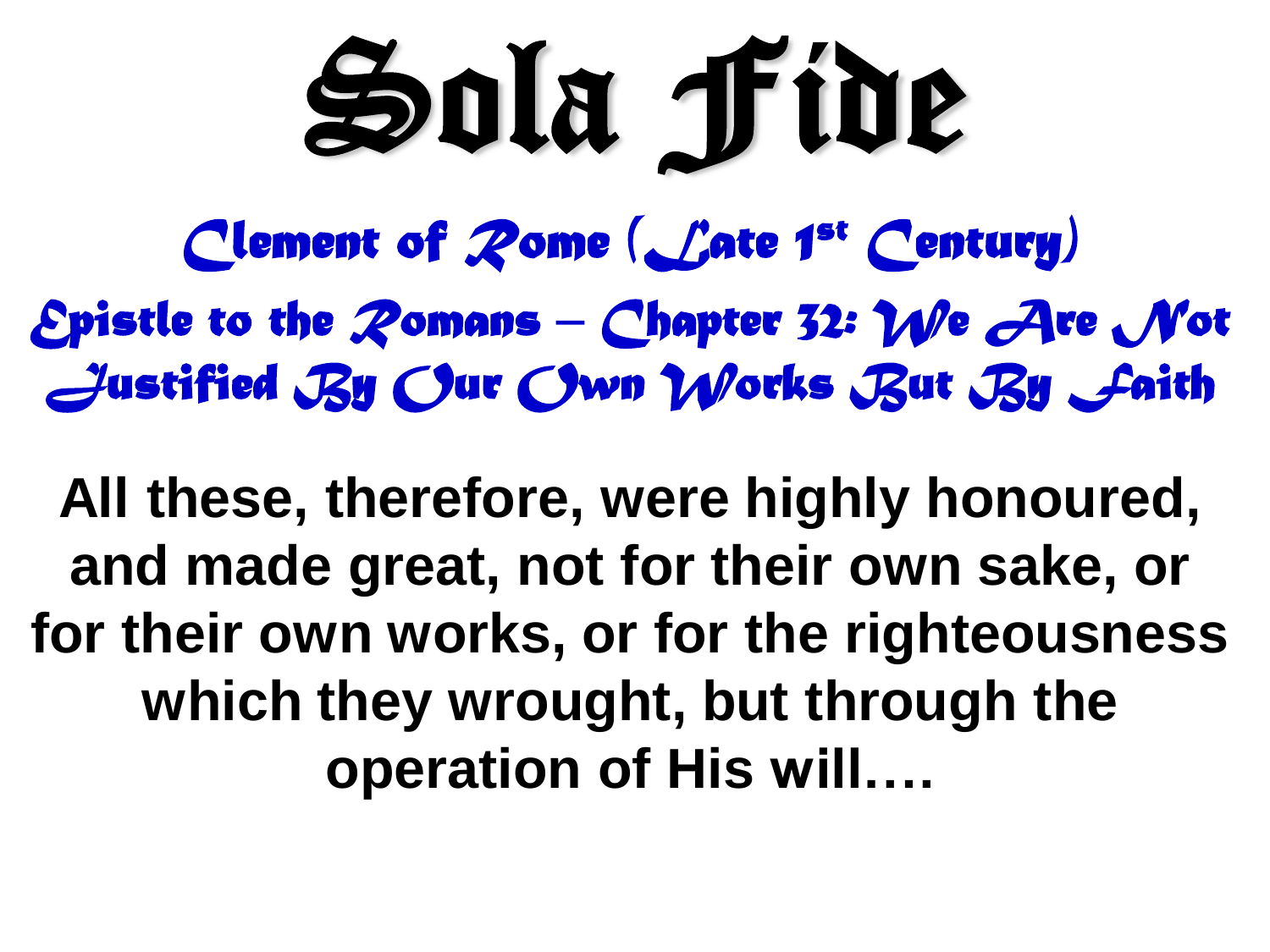Sola Fide

*Clement of Rome (Late 1st Century)*

**…And we, too, being called by His will in Christ Jesus, are not justified by ourselves, nor by our own wisdom, or understanding, or godliness, or works which we have wrought in holiness of heart; but by that faith through which, from the beginning, Almighty God has justified all men….**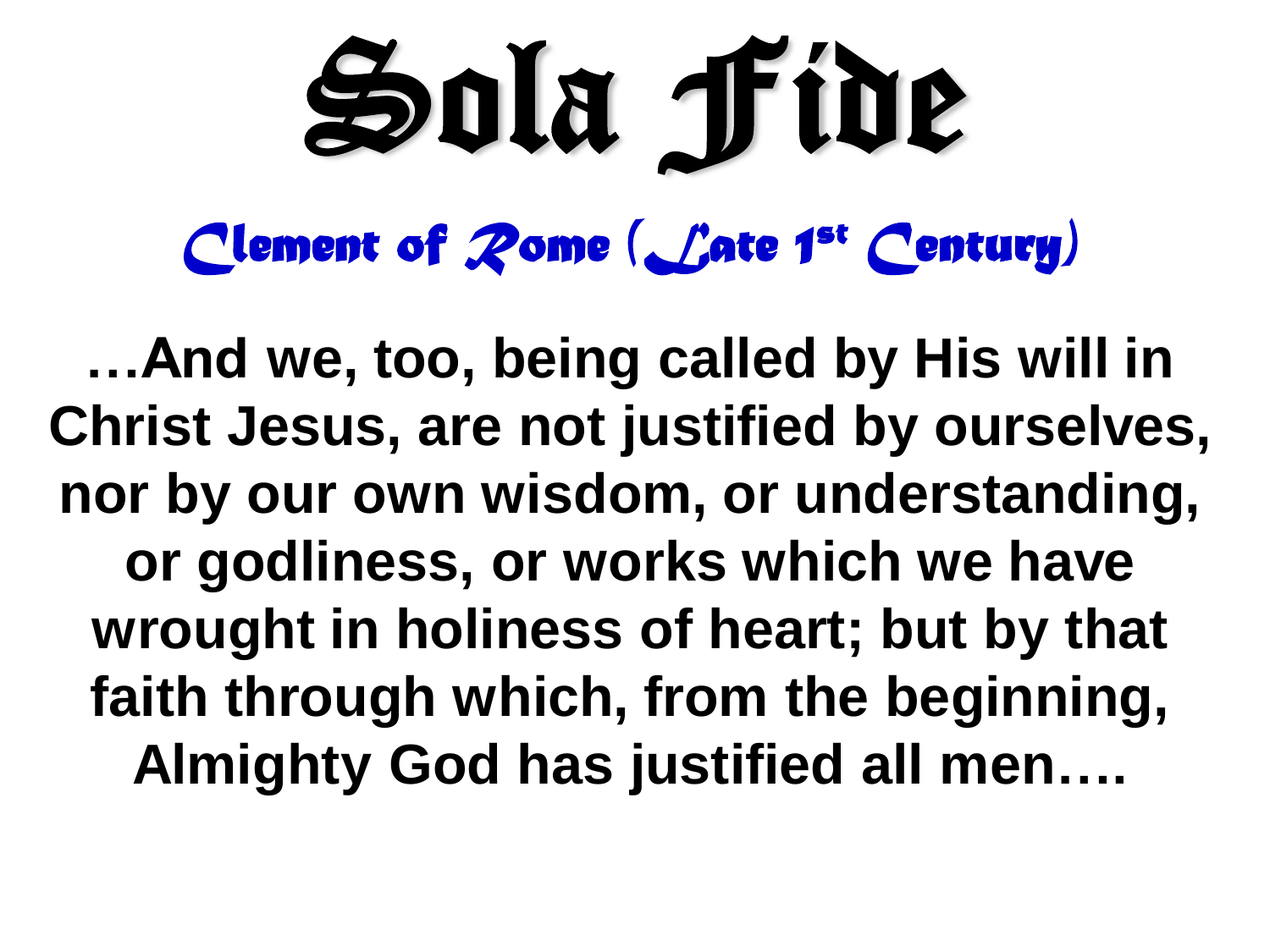

**But after saying that "it was excluded," he shows also, how. How then does he say it was excluded? "By what law? of works? Nay, but by the law of faith." See he calls the faith also a law delighting to keep to the names, and so allay the seeming novelty….**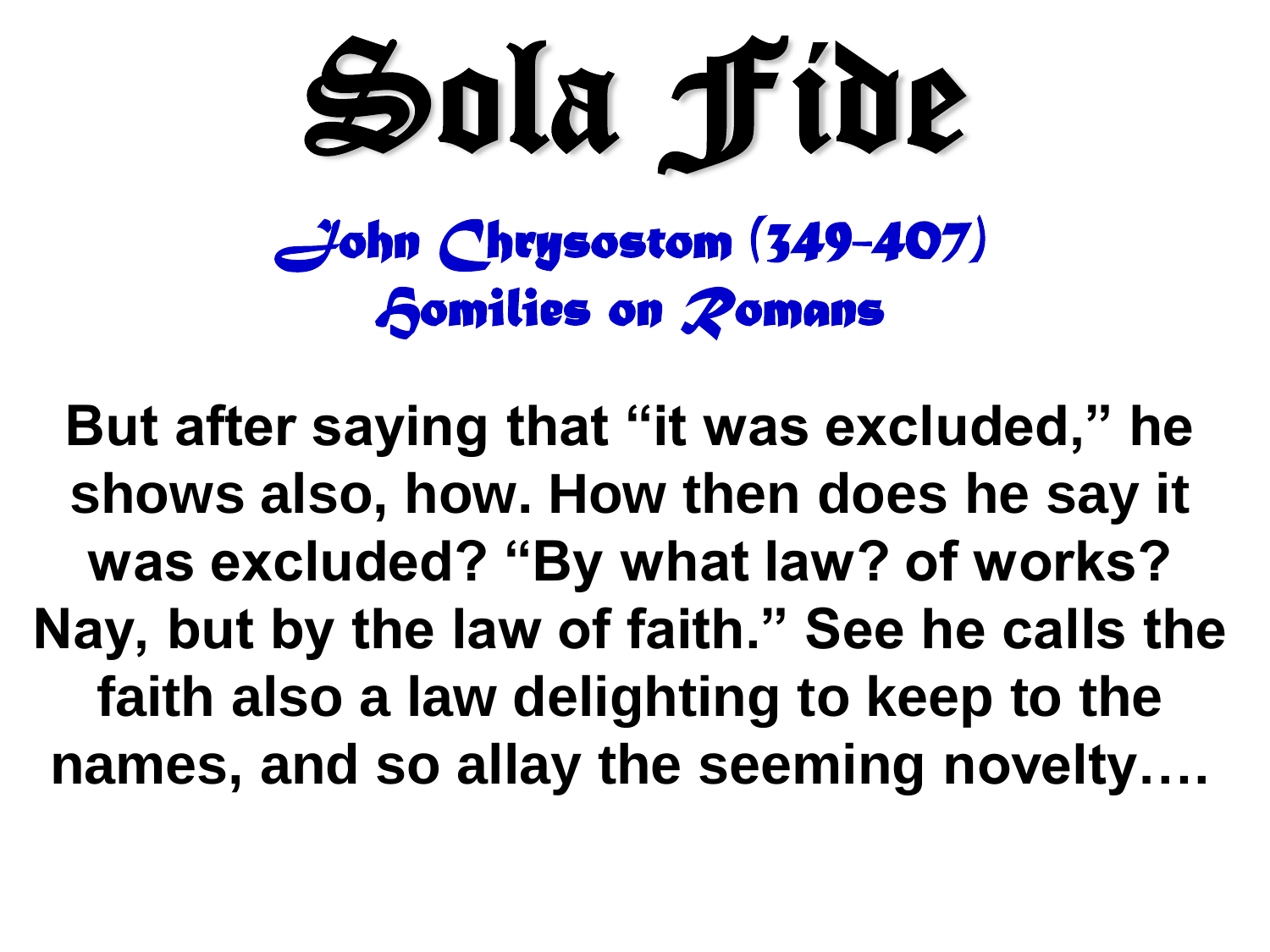

**…But what is the "law of faith?" It is, being saved by grace. Here he shows God's power, in that He has not only saved, but has even justified, and led them to boasting, and this too without needing works, but looking for faith only.**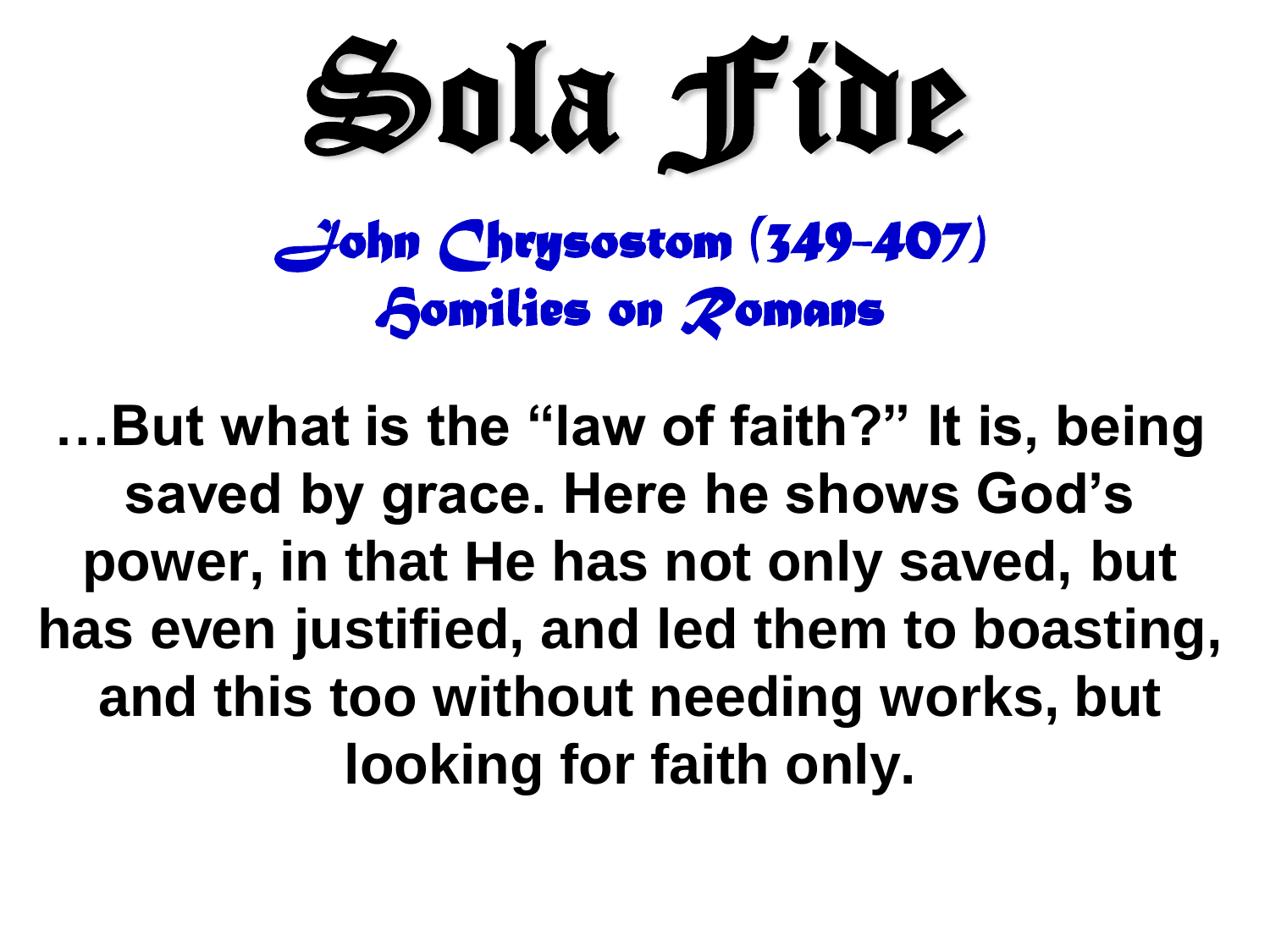

#### **Again, they said that he who adhered to Faith alone was cursed, but he shows that he who adhered to Faith alone, is blessed.**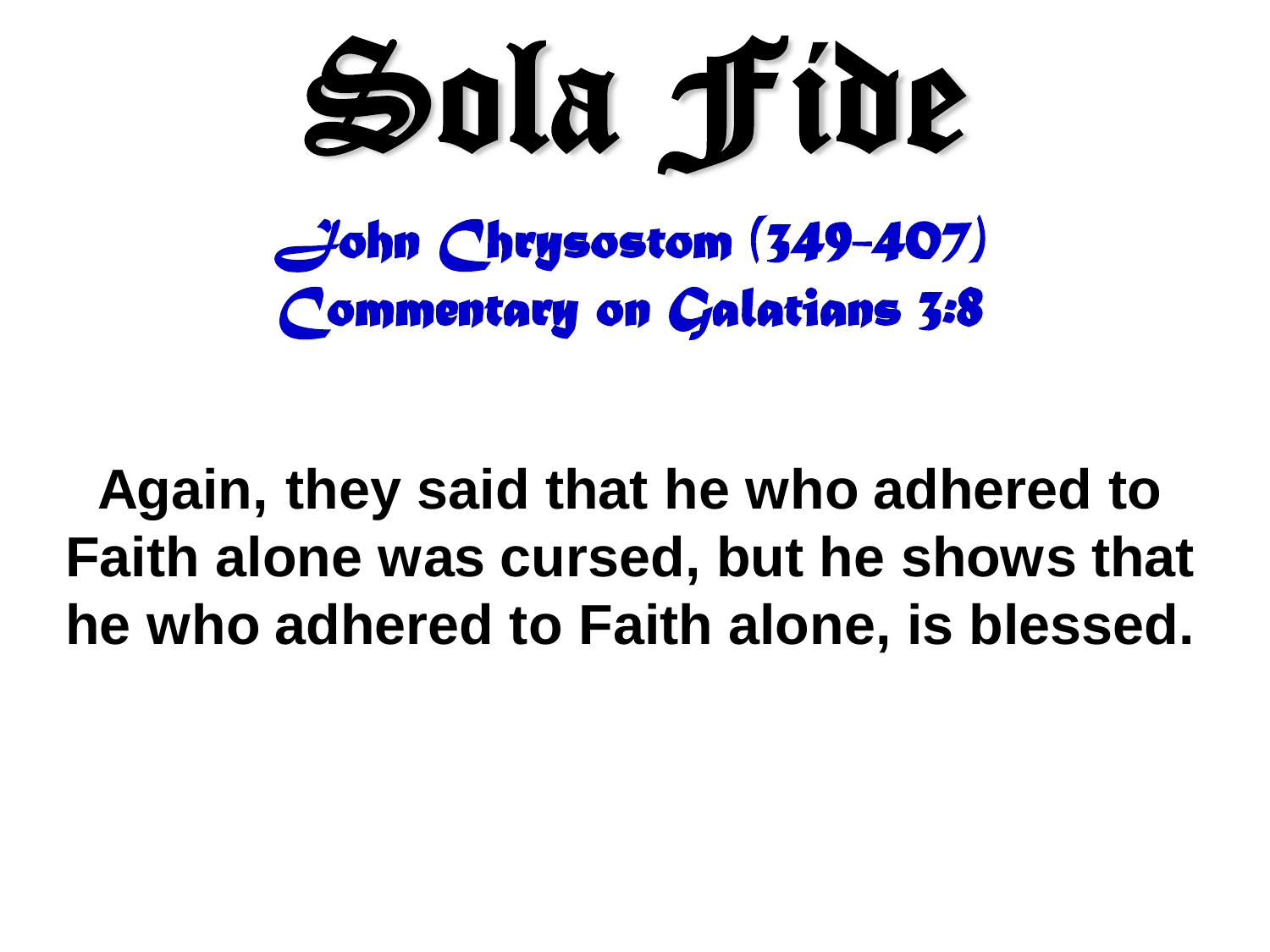

*Jerome (347-420) In Epistolam Ad Romanos* 

# **Ignorantes quod Deus ex sola fide justificat:…**

# **("Being ignorant that God justifies from faith alone…")**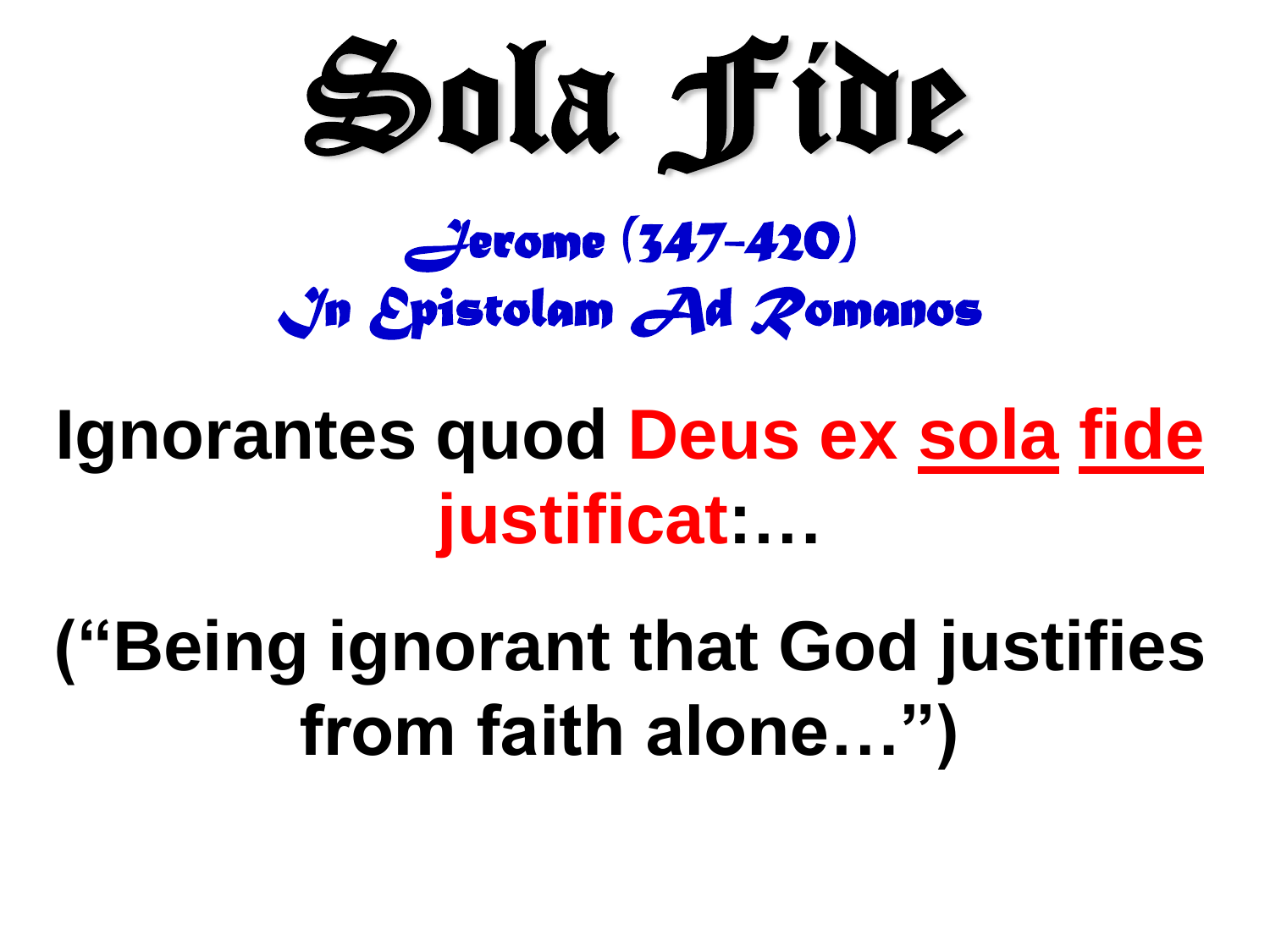**I. Those whom God effectually calls, He also freely justifies; not by infusing righteousness into them, but by pardoning their sins, and by accounting and accepting their persons as righteous; not for any thing wrought in them, or done by them, but for Christ's sake alone;…**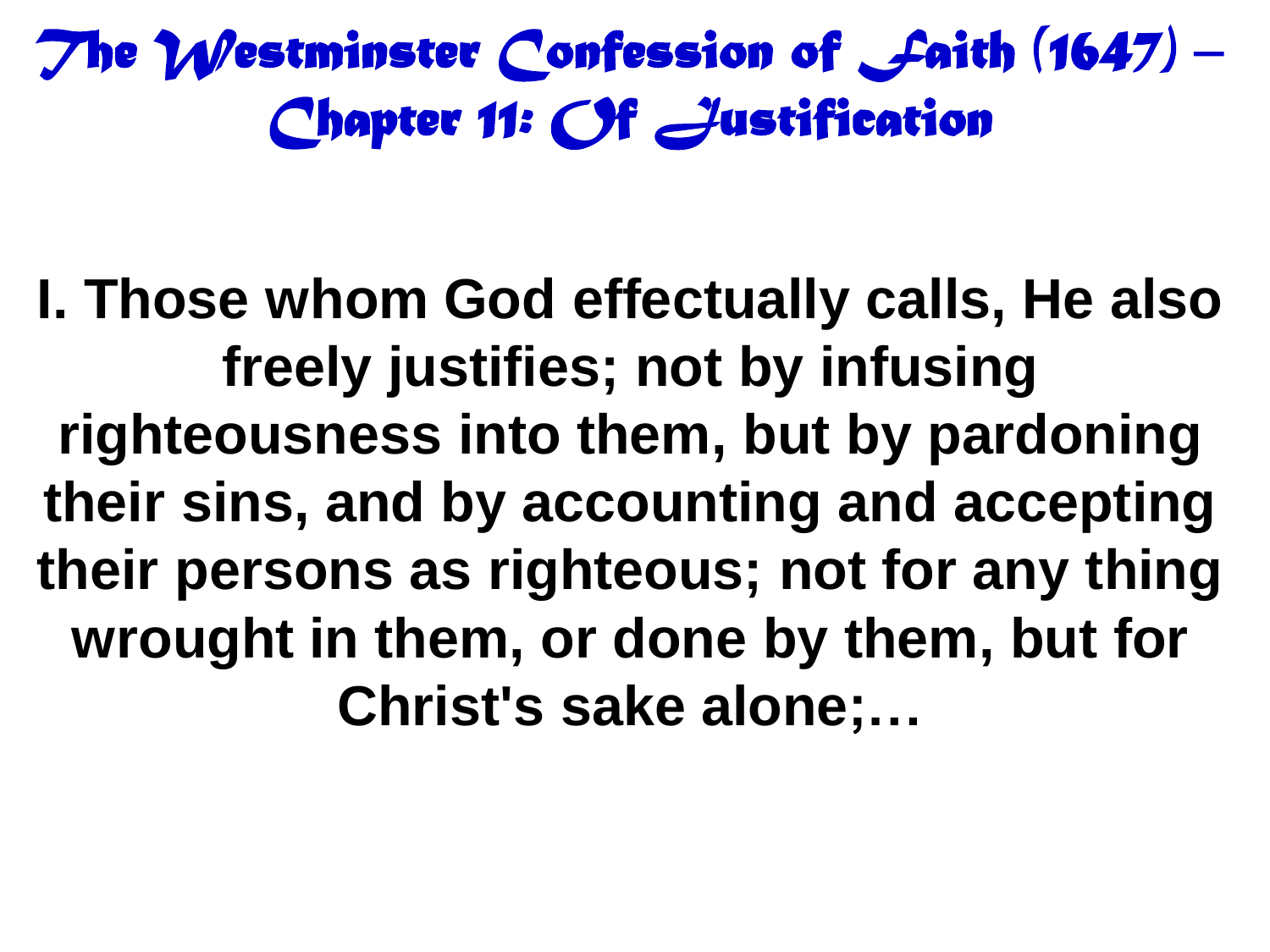**…nor by imputing faith itself, the act of believing, or any other evangelical obedience to them, as their righteousness; but by imputing the obedience and satisfaction of Christ unto them, they receiving and resting on Him and His righteousness by faith; which faith they have not of themselves, it is the gift of God.**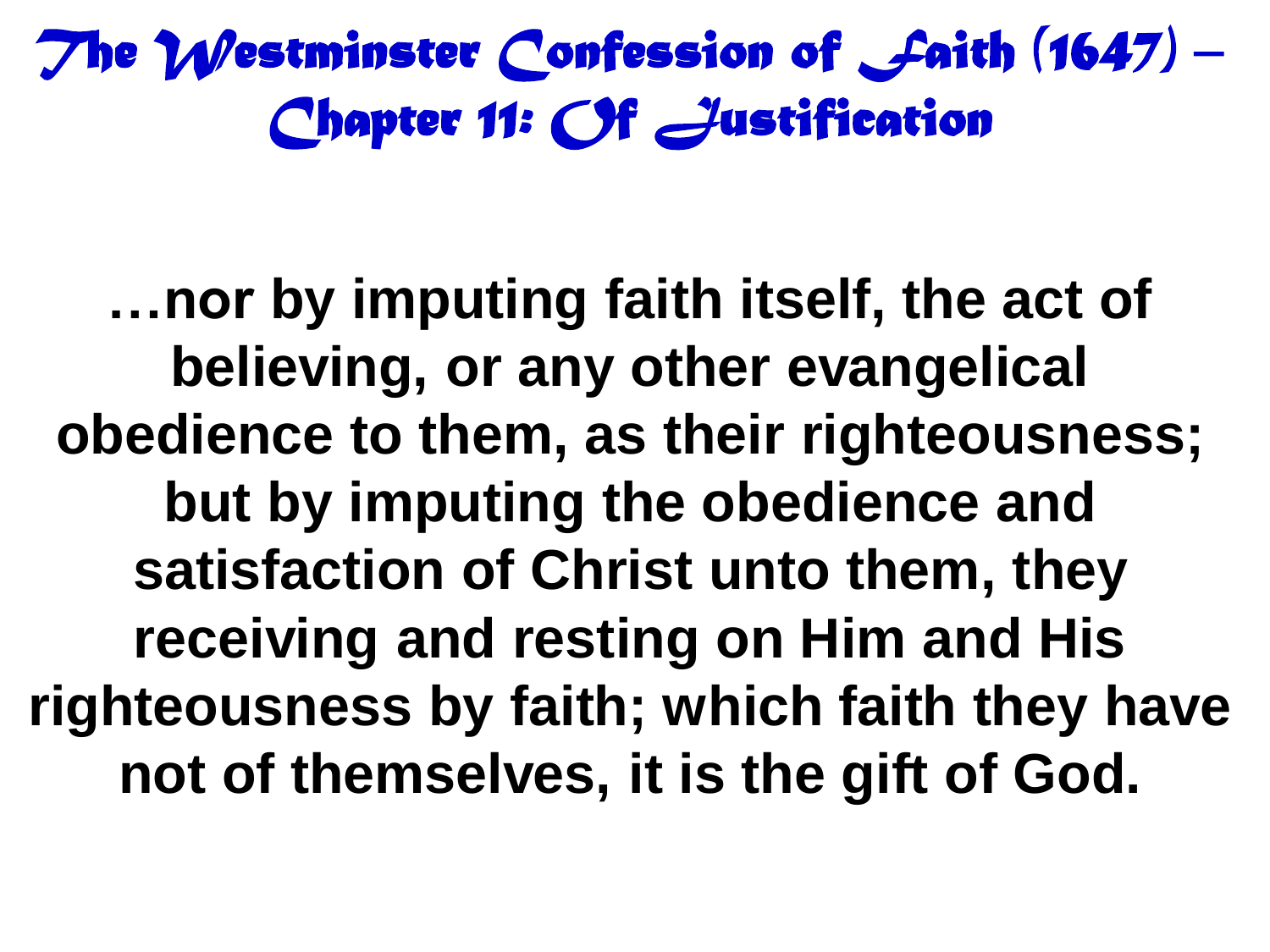**II. Faith, thus receiving and resting on Christ and His righteousness, is the alone instrument of justification: yet is it not alone in the person justified, but is ever accompanied with all other saving graces, and is no dead faith, but works by love.**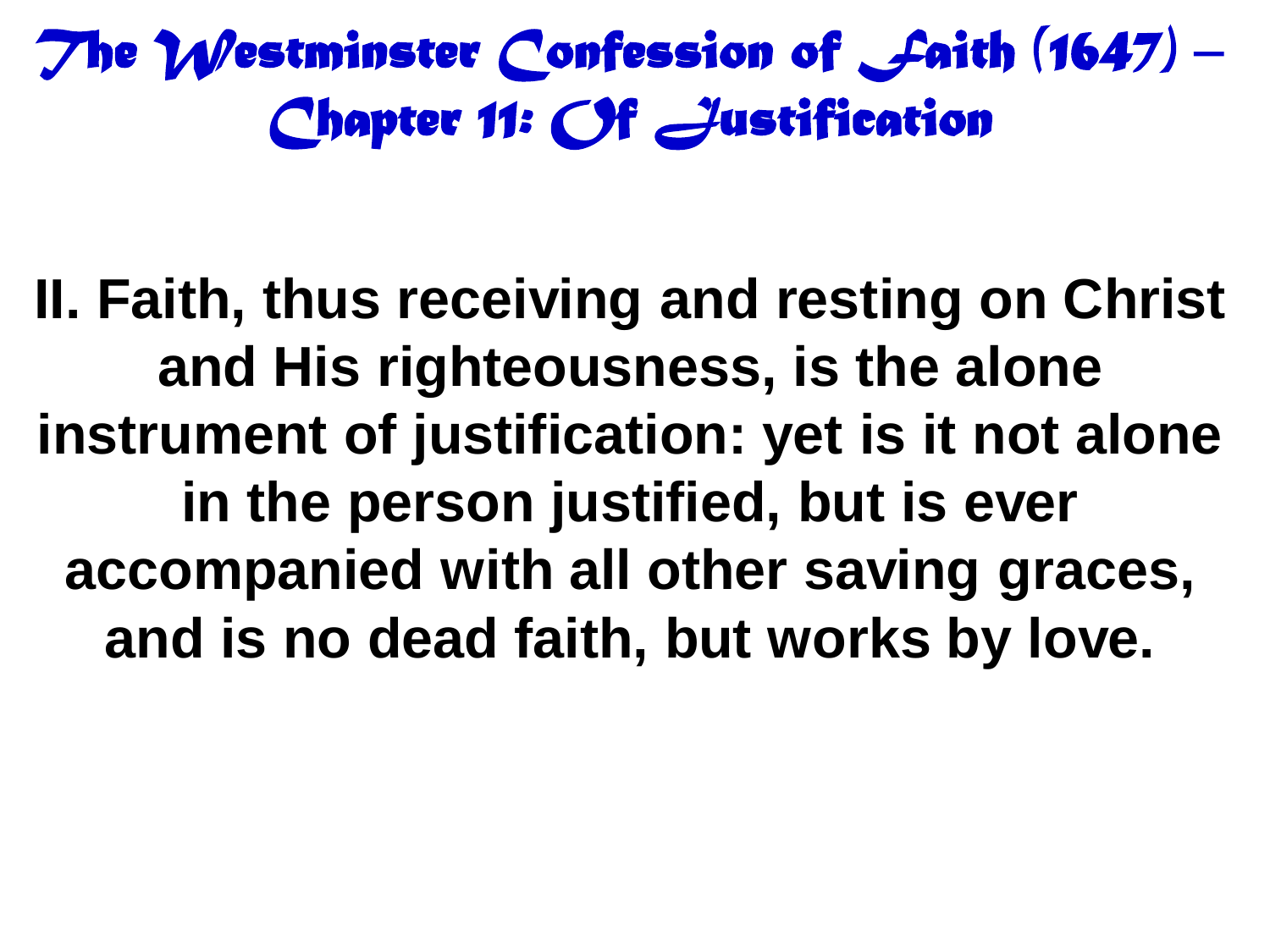**VI. The justification of believers under the Old Testament was, in all these respects, one and the same with the justification of believers under the New Testament.**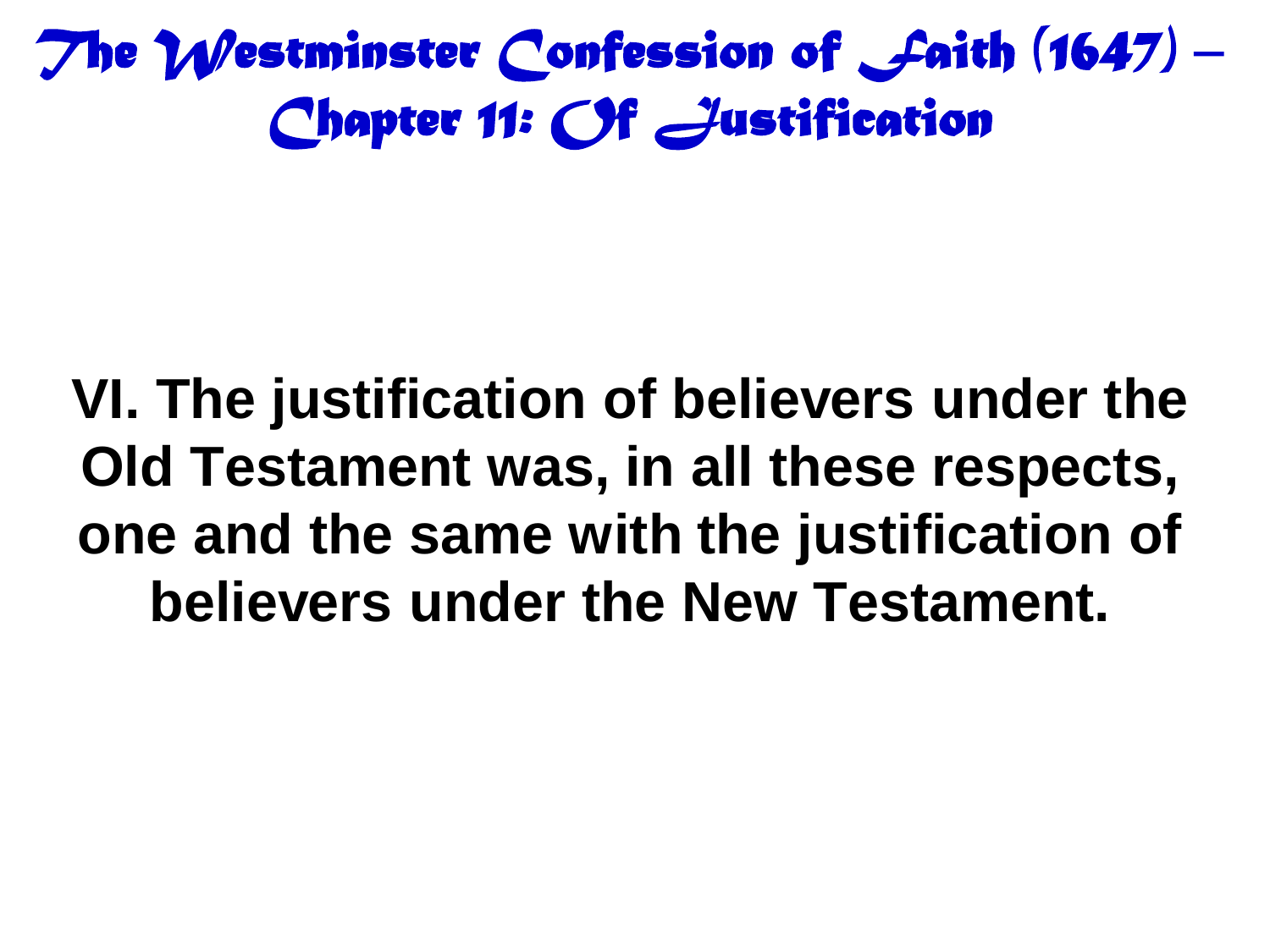**Justification is by grace alone through faith alone because of Christ alone. This is the article by which the church stands or falls. Today this article is often ignored, distorted or sometimes even denied by leaders, scholars and pastors who claim to be evangelical. Although fallen human nature has always recoiled from recognizing its need for Christ's imputed righteousness,…**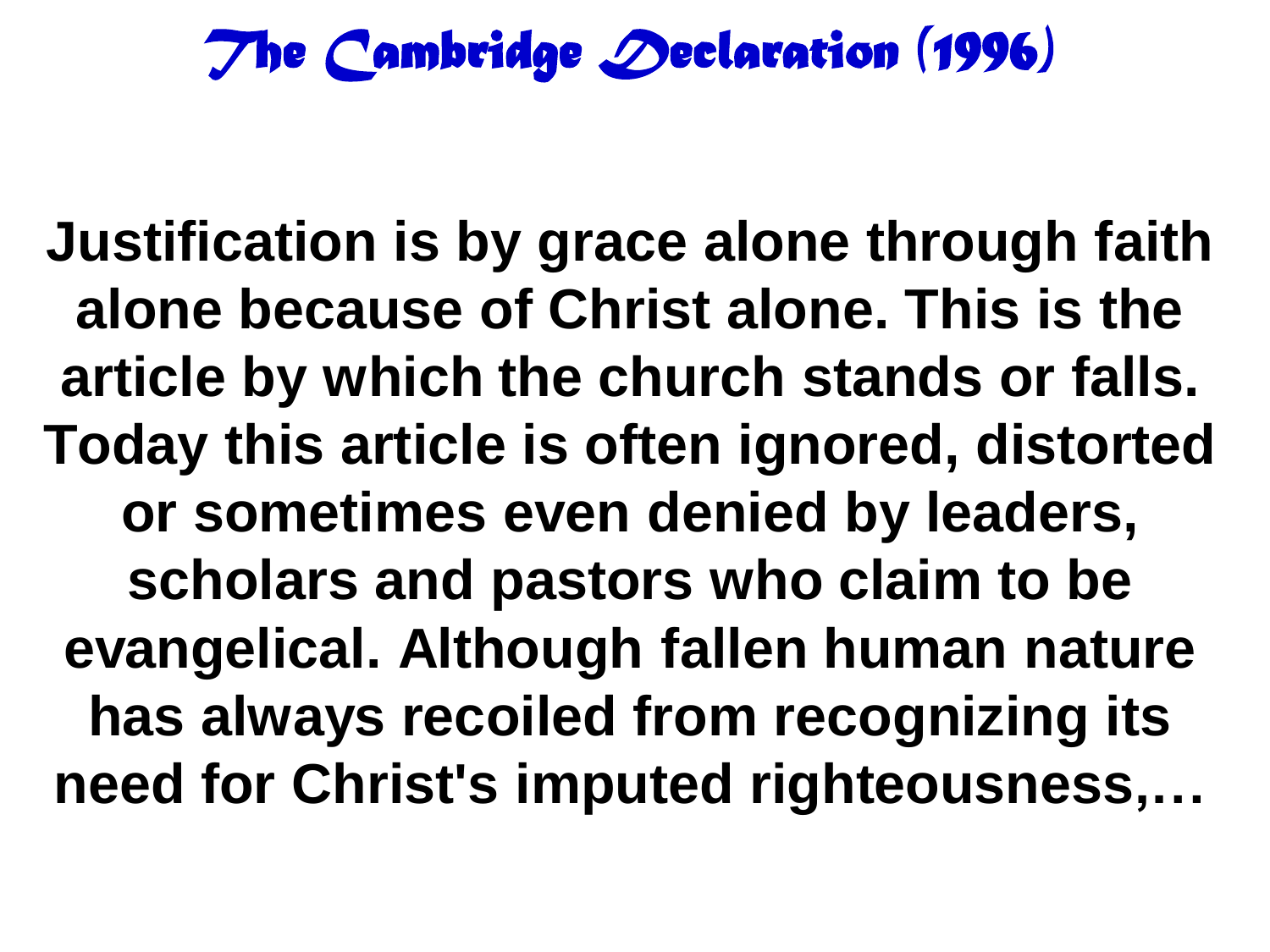## **…modernity greatly fuels the fires of this discontent with the biblical Gospel. We have allowed this discontent to dictate the nature of our ministry and what it is we are preaching.**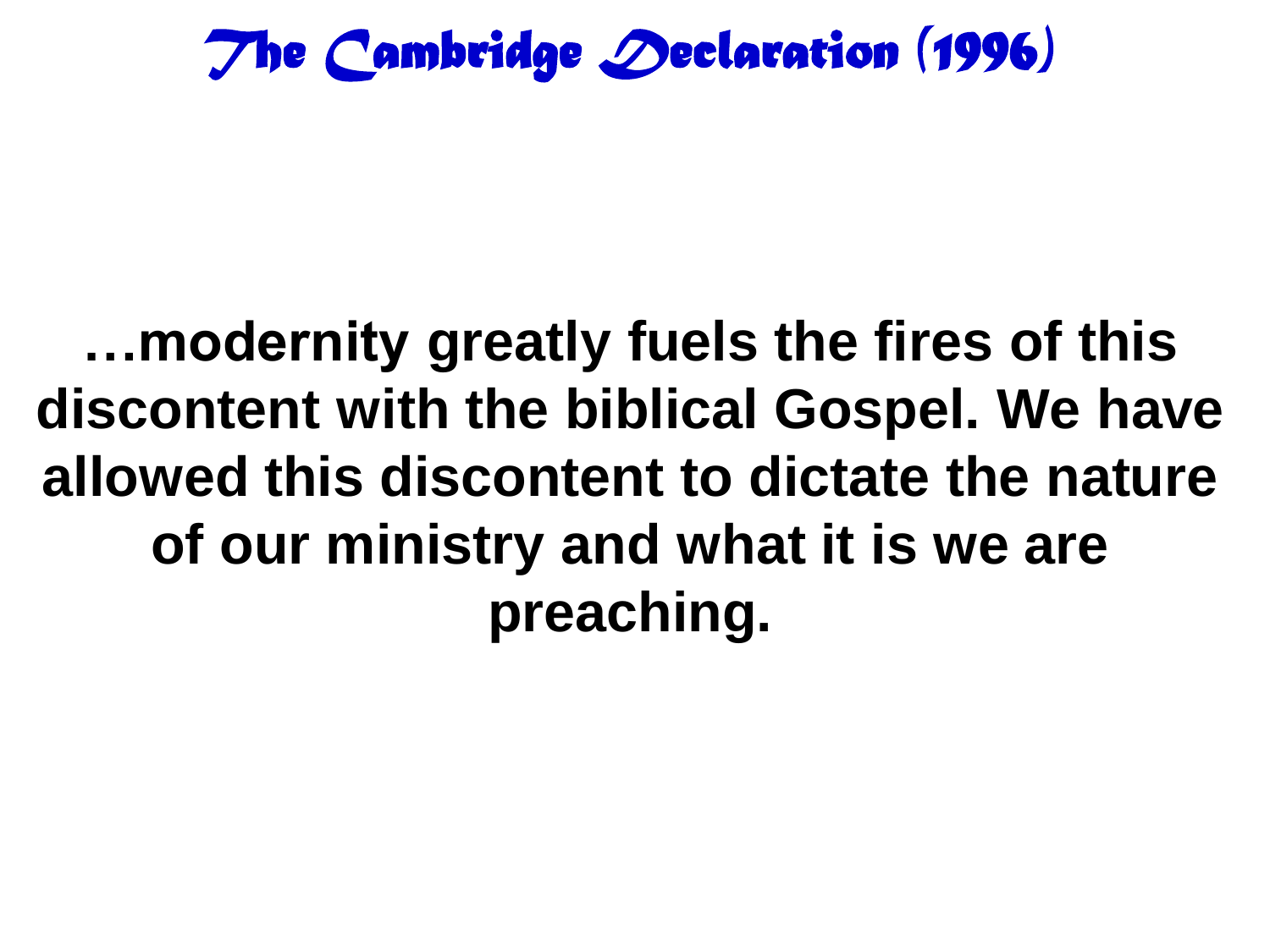## **Many in the church growth movement believe that sociological understanding of those in the pew is as important to the success of the gospel as is the biblical truth which is proclaimed….**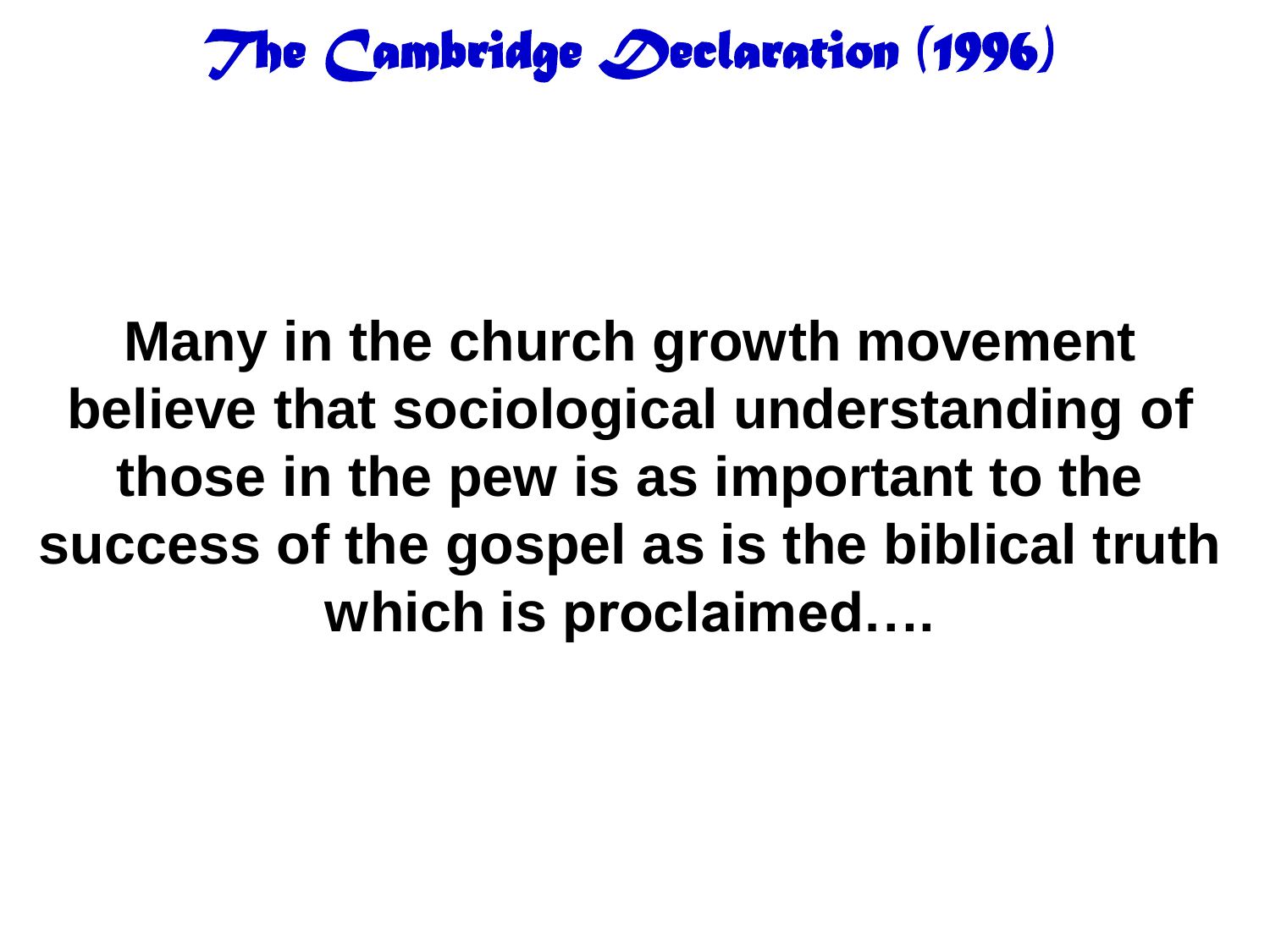**As a result, theological convictions are frequently divorced from the work of the ministry. The marketing orientation in many churches takes this even further, erasing the distinction between the biblical Word and the world, robbing Christ's cross of its offense, and reducing Christian faith to the principles and methods which bring success to secular corporations.**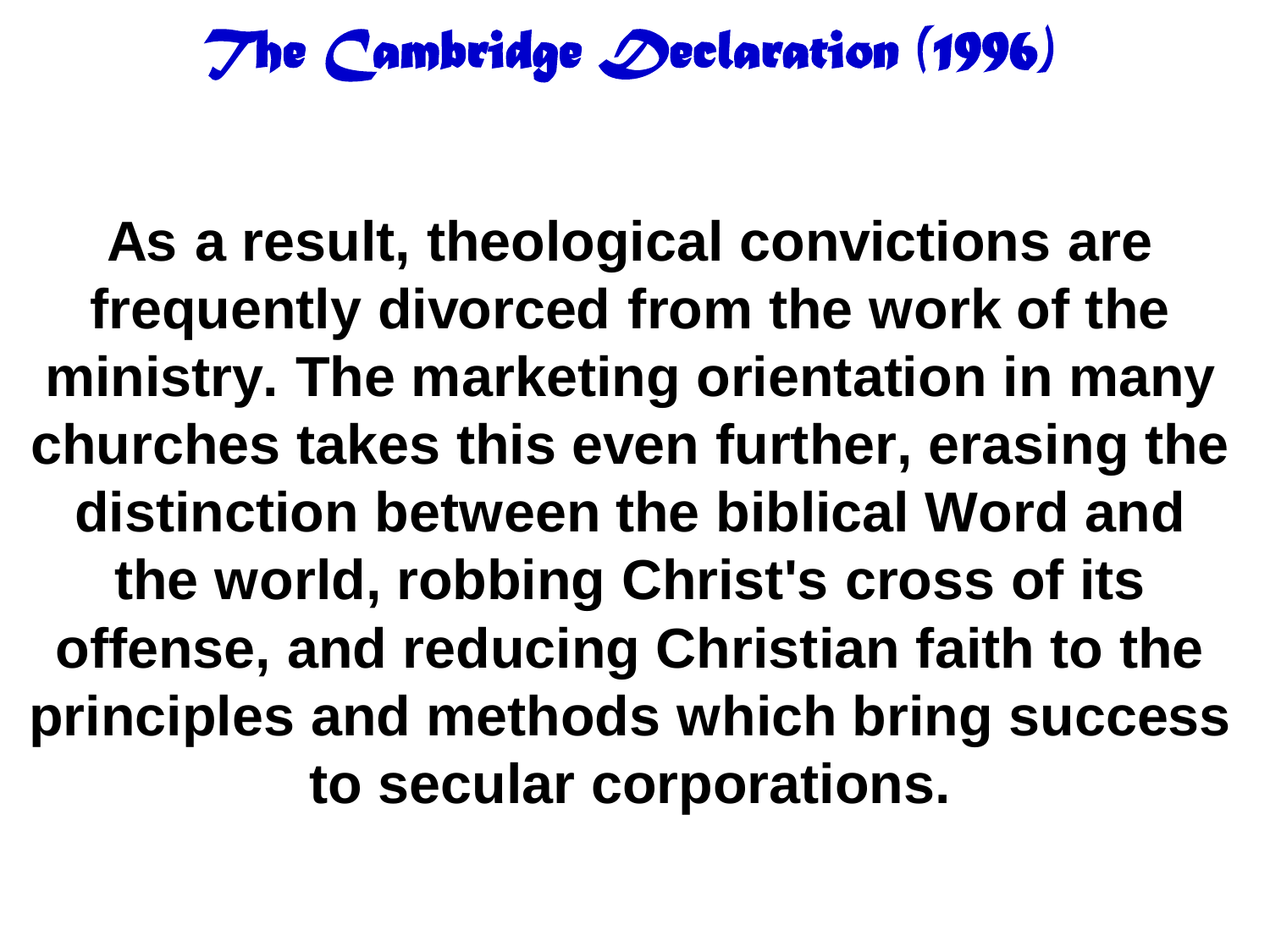**While the theology of the cross may be believed, these movements are actually emptying it of its meaning. There is no gospel except that of Christ's substitution in our place whereby God imputed to him our sin and imputed to us his righteousness. Because he bore our judgment, we now walk in his grace…**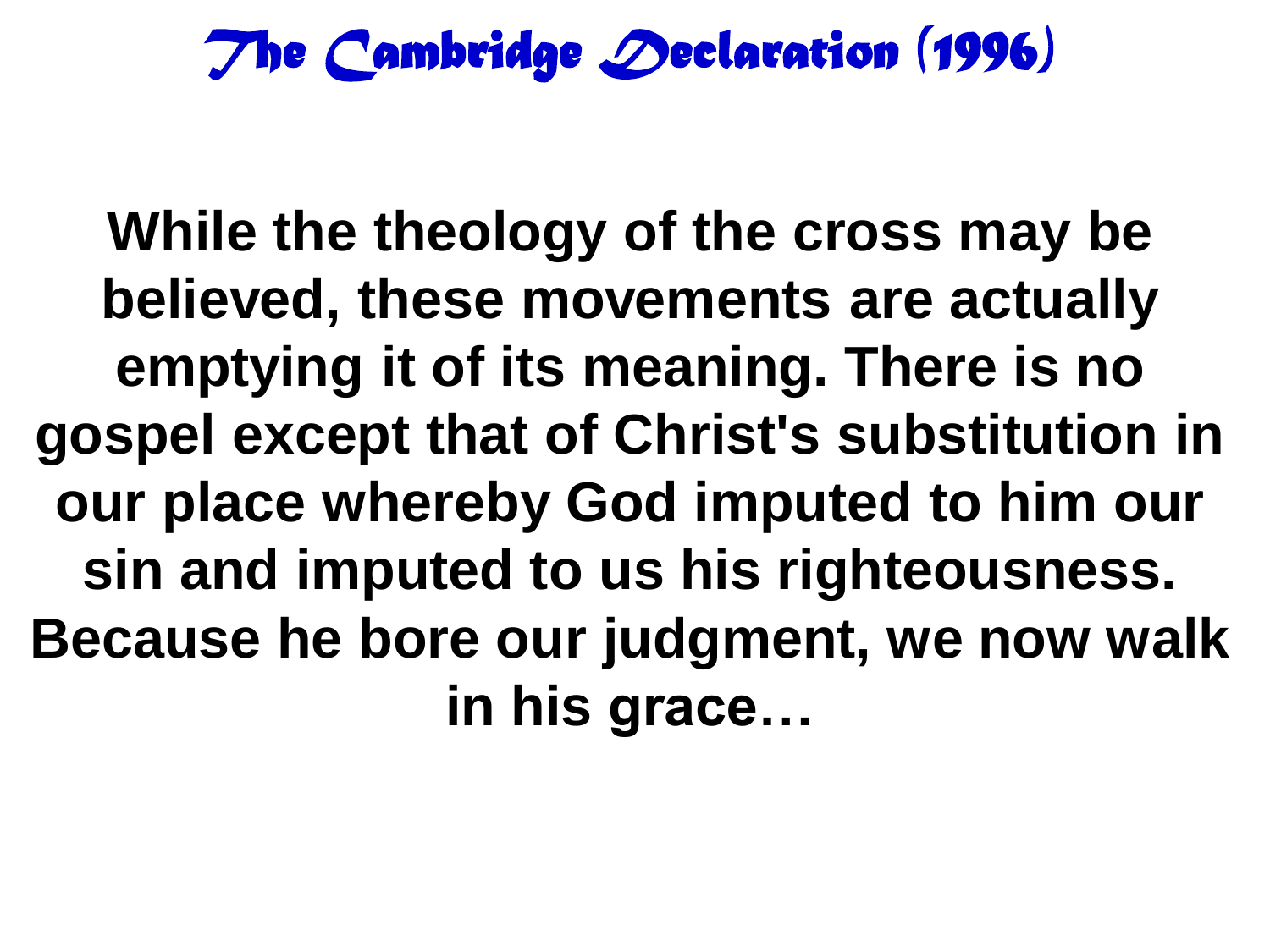**…as those who are forever pardoned, accepted and adopted as God's children. There is no basis for our acceptance before God except in Christ's saving work, not in our patriotism, churchly devotion or moral decency. The gospel declares what God has done for us in Christ. It is not about what we can do to reach him.**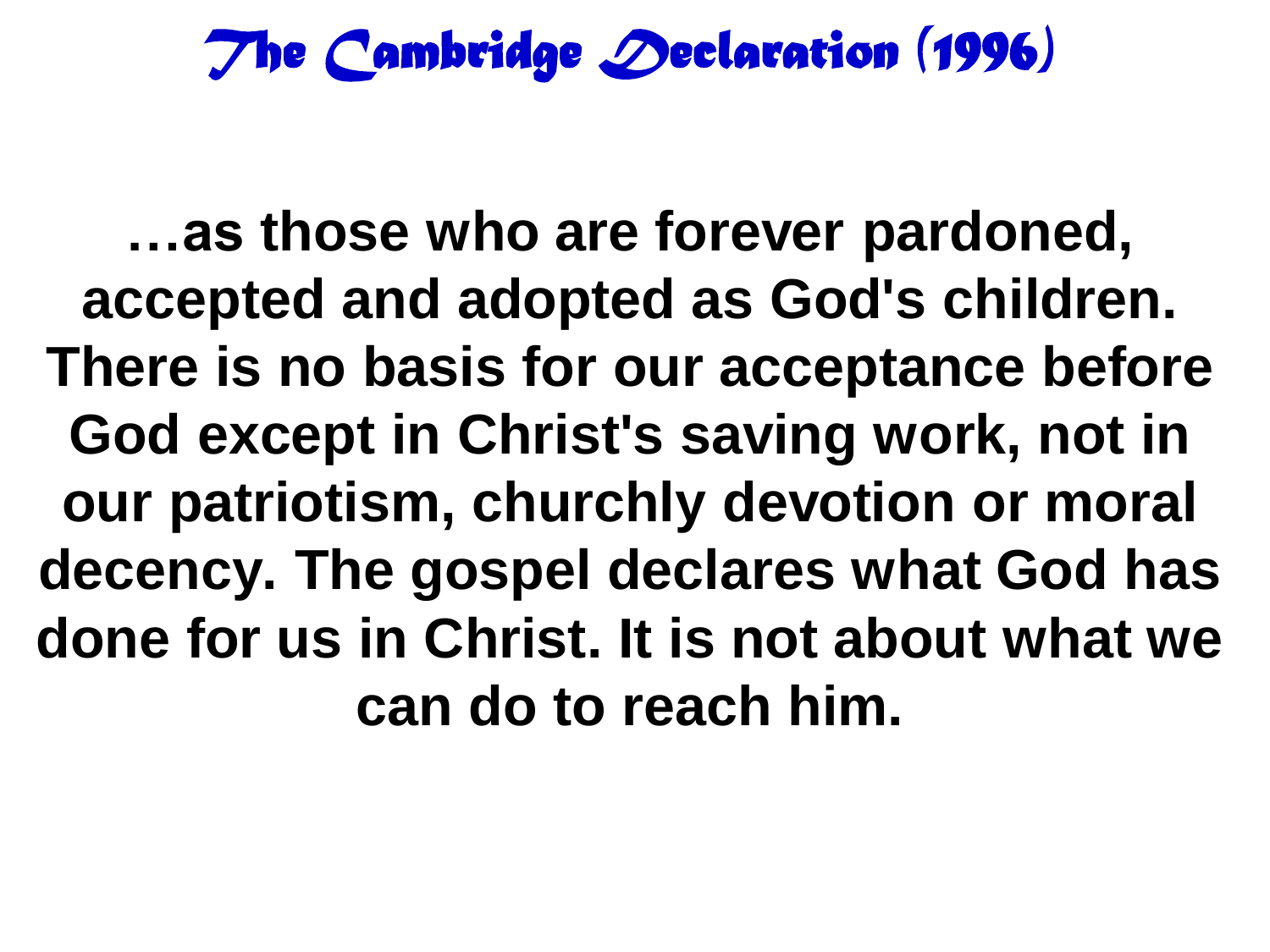**We reaffirm that justification is by grace alone through faith alone because of Christ alone. In justification Christ's righteousness is imputed to us as the only possible satisfaction of God's perfect justice.**

**We deny that justification rests on any merit to be found in us, or upon the grounds of an infusion of Christ's righteousness in us, or that an institution claiming to be a church that denies or condemns sola fide can be recognized as a legitimate church.**